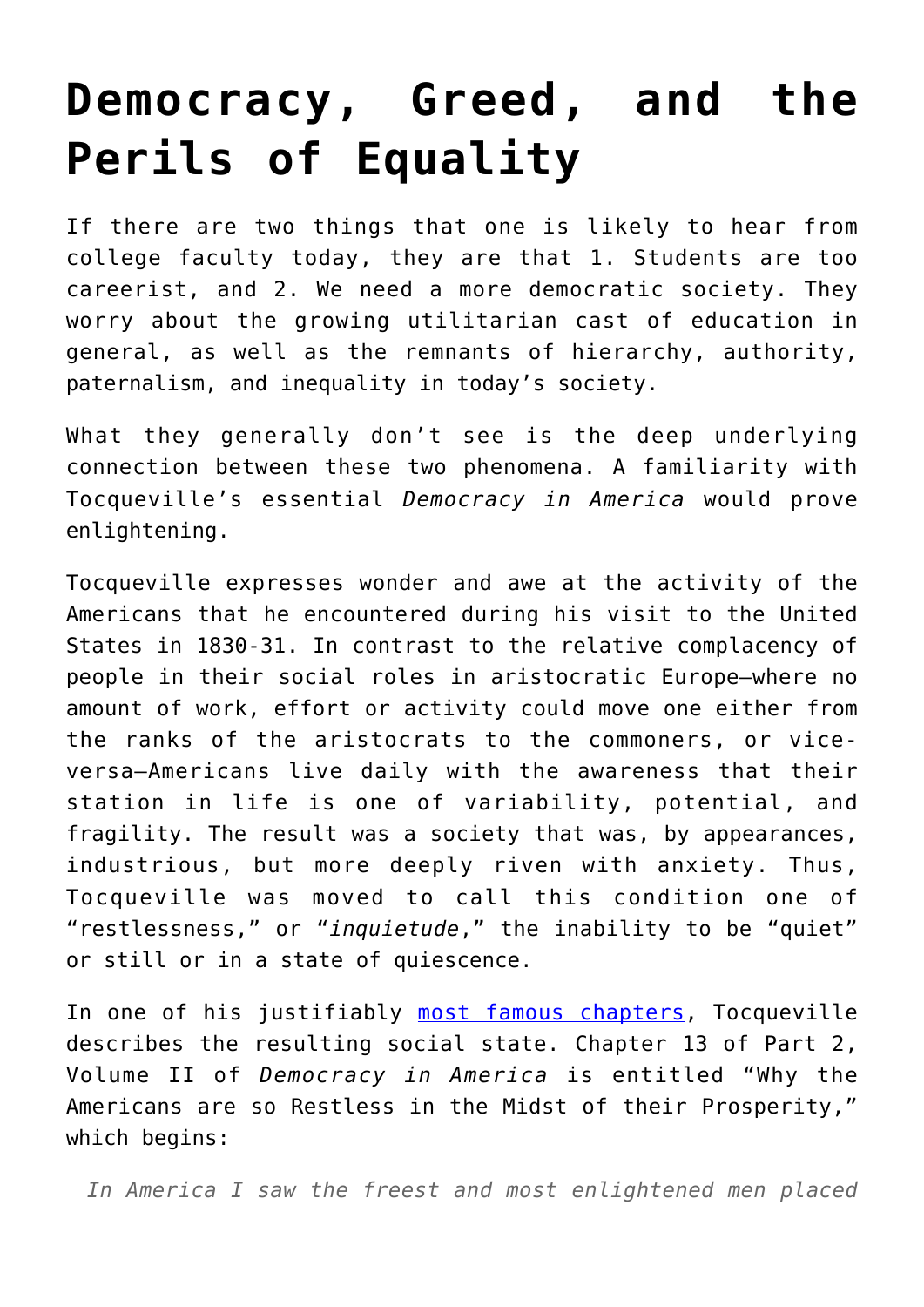*in the happiest circumstances that the world affords, it seemed to me as if a cloud habitually hung upon their brow, and I thought them serious and almost sad, even in their pleasures.*

*The chief reason for this contrast is that the former do not think of the ills they endure, while the latter are forever brooding over advantages they do not possess. It is strange to see with what feverish ardor the Americans pursue their own welfare, and to watch the vague dread that constantly torments them lest they should not have chosen the shortest path which may lead to it.*

I think often of this passage, having taught at three extraordinarily prestigious and famous institutions of higher learning—and having witnessed daily exactly this "cloud" upon the brows of our highest-achieving students. Far from being complacent and self-congratulatory about their membership in America's (and, increasingly, the globe's) elite, they are anxious and perturbed, worried about their prospects for "success" and whether they will measure up to others who are similarly blessed with such advantages—while staying ahead of those who are aiming to overtake them from below. They laugh nervously but sympathetically when I recount their momentary joy when they learned of their acceptance to an institution like Notre Dame, Georgetown, or Princeton—and their nearimmediate anxiety after opening the "thick" envelope, whether they'd enroll in the right major, receive the best internships, and eventually gain admittance to the best graduate or professional schools, win the top prizes, or receive offers from the top firms. When I tell them that they will never stop worrying, that cloud on their brow darkens, but their heads nod in understanding.

Tocqueville relates that this is one of *the* central consequences of democracy. Democracy's relentless drive to equalize our station in fact makes democratic humans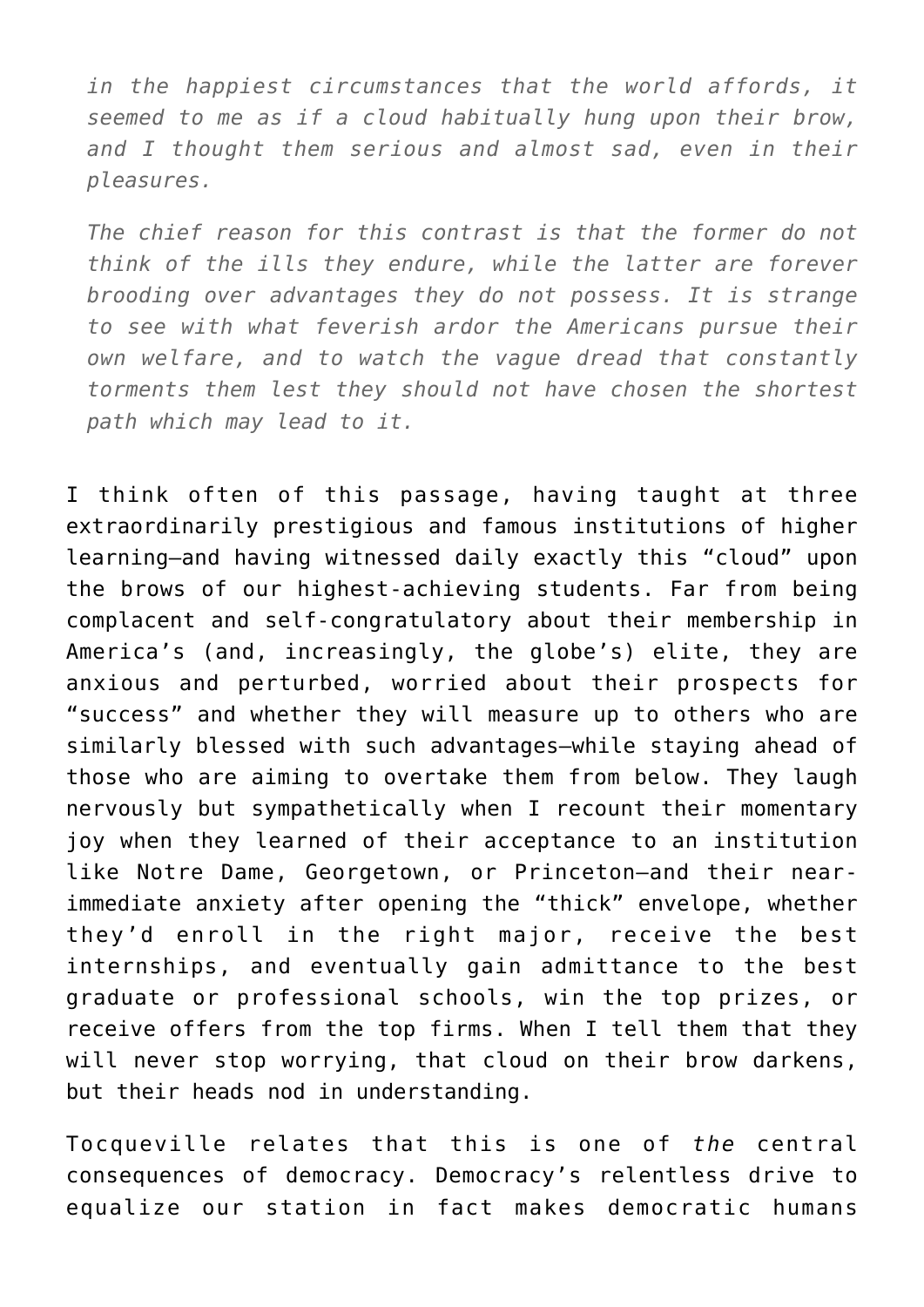extraordinarily fretful about their station. Having rejected the arbitrary inheritance of birthright and rank of aristocratic ages, democracies inflate especially differences of attainment in the material realm. Democratic citizens become obsessed with material markers of success—not only what one might need to lead a good and decent life, but how one's attainments compare to others. We become driven especially to measure our worth in monetary terms, and economics and business (note the word—"busyness") becomes the most important activity of our society.

For this reason as well, Tocqueville observed that democratic peoples would have little patience for "theory," instead demonstrating a preference for practice. They would regard the classics as generally old and superceded opinion, instead preferring what "works." While he never devoted a chapter to education, particularly university education, based on everything he writes elsewhere, one is justified in concluding that he would have predicted that increasingly "democratic" universities would become more elitist and "meritocratic" (though, ironically, "merit" would tend to be clustered among children of the rich), and that one could expect a growing demand for "relevant" and "practical" training in preference to study in the "theoretical" areas of humanities, arts, literature, or even theoretical sciences.

Ironically, democracy would increasingly produce workers and consumers, not citizens. Their concerns and obsessions would run almost entirely to the private realm, and the thoughts they might spare for public life would be driven by these same private concerns—what is government doing to pump up economic growth, how much of my earnings does it demand, is it supporting "upward mobility"?

When Tocqueville speaks of democracy in a more ideal sense, however, he speaks of independent citizens who demand nothing less than active participation in self-rule. He admires the spirit of liberty that he witnessed in parts of New England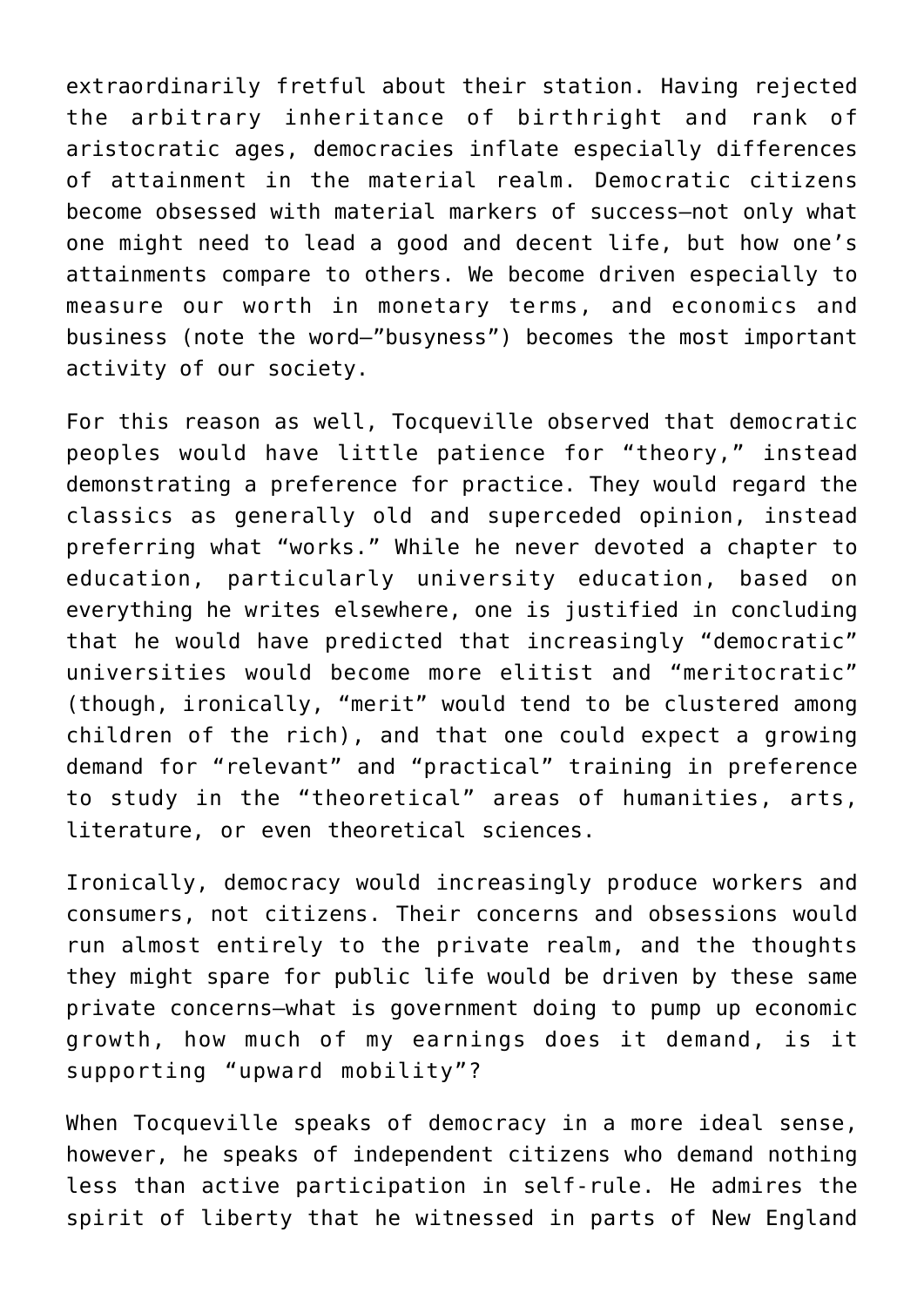(where there were literal, not televised, "town hall meetings"), which imbued those participants with a belief that freedom was only achieved in conditions that permitted a flourishing of civic self-government. His worry was that "democracy" (which would incline us to materialism and privatism) would defeat democracy.

His ultimate fear was that this tendency toward privatism—especially the "restless" pursuit of thing after thing—and disinterest in the banal activities of selfgovernment would result in an apathetic and disconnected citizenry whose main interest would be security and comfort amid the unpredictability of their economic lives. In [another](http://xroads.virginia.edu/%7EHYPER/DETOC/ch4_06.htm) [famous chapter,](http://xroads.virginia.edu/%7EHYPER/DETOC/ch4_06.htm) much admired by conservatives—"What Sort of Despotism Democratic Nations Have to Fear"—Tocqueville strains to describe a new kind of tyranny that he fears and expects to arise from democracy, the rise of a mild and gentle "tutelary power" that would seek to cushion citizens against all the dangers, harms, and risks of the world. Tocqueville expresses discomfort of how best to call this kind of government, since at all times in the past, a tyranny implied a form of government imposed by force upon a people against their will. But this new specter, "democratic despotism," arises through the invitation and desires of the democratic citizenry itself. In fact, they will call it "democracy," not despotism. But its cost is steep:

*After having thus successively taken each member of the community in its powerful grasp and fashioned him at will, the supreme power then extends its arm over the whole community. It covers the surface of society with a network of small complicated rules, minute and uniform, through which the most original minds and the most energetic characters cannot penetrate, to rise above the crowd. The will of man is not shattered, but softened, bent, and guided; men are seldom forced by it to act, but they are constantly restrained from acting. Such a power does not destroy, but it prevents*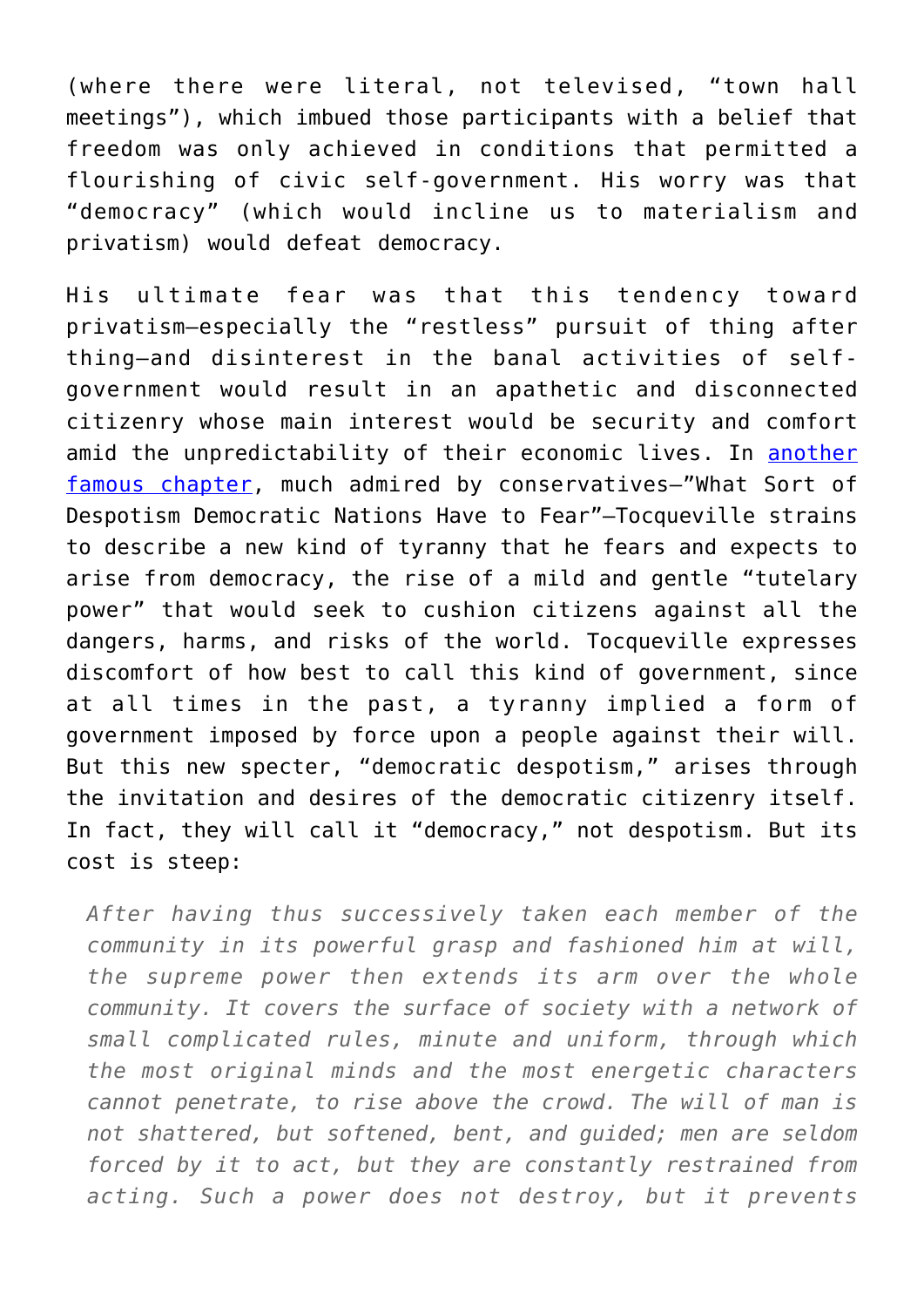*existence; it does not tyrannize, but it compresses, enervates, extinguishes, and stupefies a people, till each nation is reduced to nothing better than a flock of timid and industrious animals, of which the government is the shepherd.*

In contrast to democracy understood as a discipline of shared self-governance—leading to self-command and an inclination to obey laws made by oneself—Tocqueville describes here instead a people altogether infantalized by their private materialist obsessions and civic indifference. Rather than making them into men and women, this form of democracy creates perpetual adolescents: "[Democratic despotism] would be like the authority of a parent if, like that authority, its object was to prepare men for manhood; but it seeks, on the contrary, to keep them in perpetual childhood."

The answer to this threat, then, isn't simply "more democracy." Tocqueville, rather, pointed to certain arrangements in which active self-rule was more likely to occur—especially local, small-scale settings in which people would develop a strong sense of investment and care in the outcome of decisions. As our economic interests have swamped our civic commitments, our attention naturally drifts away from such smaller scales in preference for global markets (beyond our control) and government (that no longer seems to be the rule of the people).

Today, "thought leaders" are likely to call for more democracy by restraining the power of the Corporations and global market. But we need to discern more clearly that the very prominence of these institutions, along with a "tutelary" government, is itself the result of "democracy." What we need is not "more" democracy, but better democracy—developing the arts of self-government closer to home.

*This blog post has been reproduced with the permission of [The](http://www.imaginativeconservative.org/) [Imaginative Conservative.](http://www.imaginativeconservative.org/) The original blog post can be*